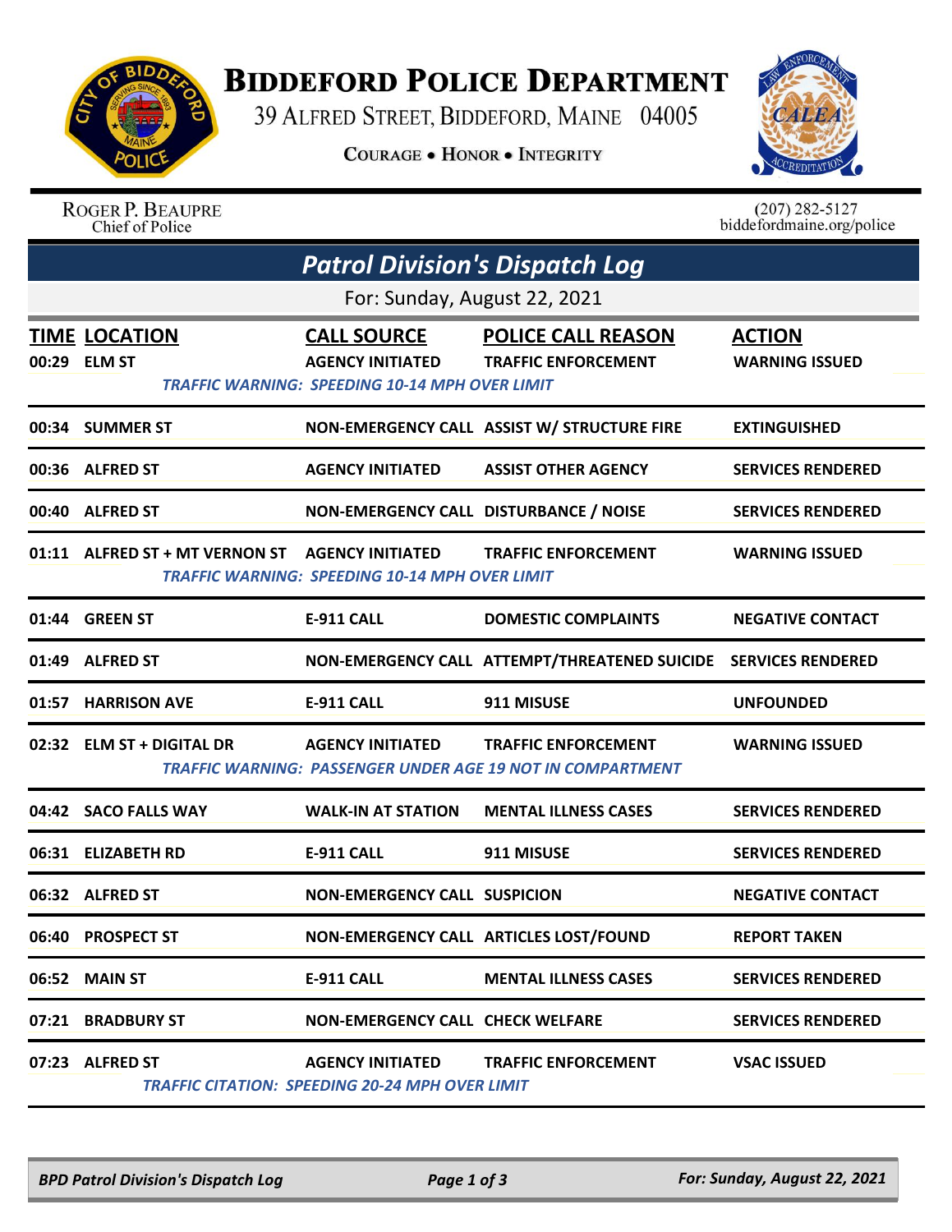|                                                                                                                                                                                                                                                                                                 | <u>TIME LOCATION</u><br>07:49 ALFRED ST + LETELLIER LN AGENCY INITIATED | <b>TRAFFIC WARNING: SPEEDING 10-14 MPH OVER LIMIT</b>                            | <b>CALL SOURCE POLICE CALL REASON</b><br><b>TRAFFIC ENFORCEMENT</b>                 | <b>ACTION</b><br><b>WARNING ISSUED</b> |  |  |
|-------------------------------------------------------------------------------------------------------------------------------------------------------------------------------------------------------------------------------------------------------------------------------------------------|-------------------------------------------------------------------------|----------------------------------------------------------------------------------|-------------------------------------------------------------------------------------|----------------------------------------|--|--|
|                                                                                                                                                                                                                                                                                                 | 08:06 ELM ST                                                            | <b>AGENCY INITIATED</b><br><b>TRAFFIC WARNING: SPEEDING 10-14 MPH OVER LIMIT</b> | <b>TRAFFIC ENFORCEMENT</b>                                                          | <b>WARNING ISSUED</b>                  |  |  |
|                                                                                                                                                                                                                                                                                                 | 08:13 ELM ST                                                            | <b>NON-EMERGENCY CALL SUSPICION</b>                                              |                                                                                     | <b>SERVICES RENDERED</b>               |  |  |
|                                                                                                                                                                                                                                                                                                 | 09:37 WEST ST                                                           | <b>E-911 CALL</b>                                                                | 911 MISUSE                                                                          | <b>SERVICES RENDERED</b>               |  |  |
|                                                                                                                                                                                                                                                                                                 | 10:15 ALFRED ST                                                         | <b>NON-EMERGENCY CALL BOLO</b>                                                   |                                                                                     | <b>REFERRED OTHER AGENC</b>            |  |  |
|                                                                                                                                                                                                                                                                                                 | 10:25 ALFRED ST                                                         | E-911 CALL                                                                       | <b>CRIM THREAT / TERRORIZING</b>                                                    | <b>REPORT TAKEN</b>                    |  |  |
|                                                                                                                                                                                                                                                                                                 | 10:29 MASON ST                                                          | NON-EMERGENCY CALL ASSIST CITIZEN                                                |                                                                                     | <b>SERVICES RENDERED</b>               |  |  |
|                                                                                                                                                                                                                                                                                                 | 10:29 EMERY ST                                                          | NON-EMERGENCY CALL THEFT                                                         |                                                                                     | <b>REPORT TAKEN</b>                    |  |  |
| <b>ARREST(S) MADE</b><br>11:47 ELM ST<br>NON-EMERGENCY CALL TRESPASSING<br>DEFENDANT: KIM LOUISE TROTTIER  AGE: 46  RESIDENT OF: BIDDEFORD, ME<br><b>CHARGE: CRIMINAL TRESPASS</b><br><b>CHARGE: WARRANT ARREST</b><br><b>CHARGE: REFUSING TO SUBMIT TO ARREST OR DETENTION-REFUSAL TO STOP</b> |                                                                         |                                                                                  |                                                                                     |                                        |  |  |
|                                                                                                                                                                                                                                                                                                 | 11:56 WASHINGTON ST                                                     | NON-EMERGENCY CALL DRINKING IN PUBLIC                                            |                                                                                     | <b>SERVICES RENDERED</b>               |  |  |
|                                                                                                                                                                                                                                                                                                 | 12:16 POOL ST                                                           | NON-EMERGENCY CALL OUT FOR FOLLOW UP                                             |                                                                                     | <b>SERVICES RENDERED</b>               |  |  |
|                                                                                                                                                                                                                                                                                                 | 12:33 ALFRED ST                                                         | <b>E-911 CALL</b>                                                                | <b>ASSIST W/ MEDICAL</b>                                                            | <b>TRANSPORT TO HOSPITAL</b>           |  |  |
|                                                                                                                                                                                                                                                                                                 | 12:48 POOL ST<br><b>CHARGE: ASSAULT</b>                                 | <b>E-911 CALL</b>                                                                | <b>ASSAULT</b><br>DEFENDANT: ERIK MICHAEL ROSS  AGE: 36  RESIDENT OF: BIDDEFORD, ME | <b>SUMMONS ISSUED</b>                  |  |  |
|                                                                                                                                                                                                                                                                                                 | 12:54 SOUTH ST                                                          | <b>E-911 CALL</b>                                                                | <b>SUSPICION</b>                                                                    | <b>UNFOUNDED</b>                       |  |  |
|                                                                                                                                                                                                                                                                                                 | 13:21 ALFRED ST                                                         | <b>NON-EMERGENCY CALL SUSPICION</b>                                              |                                                                                     | <b>UNFOUNDED</b>                       |  |  |
|                                                                                                                                                                                                                                                                                                 | 13:53 MAIN ST                                                           |                                                                                  | <b>NON-EMERGENCY CALL MENTAL ILLNESS CASES</b>                                      | <b>SERVICES RENDERED</b>               |  |  |
|                                                                                                                                                                                                                                                                                                 | 14:43 ALFRED ST                                                         | <b>E-911 CALL</b>                                                                | <b>CHECK WELFARE</b>                                                                | <b>TRANSPORT TO HOSPITAL</b>           |  |  |
|                                                                                                                                                                                                                                                                                                 | <b>15:05 MAIN ST</b>                                                    | E-911 CALL                                                                       | <b>TRESPASSING</b>                                                                  | <b>REPORT TAKEN</b>                    |  |  |
|                                                                                                                                                                                                                                                                                                 | 15:43 MAIN ST                                                           | <b>E-911 CALL</b>                                                                | 911 MISUSE                                                                          | <b>SERVICES RENDERED</b>               |  |  |
|                                                                                                                                                                                                                                                                                                 | <b>16:38 MAIN ST</b>                                                    | E-911 CALL                                                                       | <b>OUT FOR FOLLOW UP</b>                                                            | <b>SERVICES RENDERED</b>               |  |  |
|                                                                                                                                                                                                                                                                                                 | 16:43 UNION ST                                                          | NON-EMERGENCY CALL MESSAGE DELIVERY                                              |                                                                                     | <b>CANCELLED IN ROUTE</b>              |  |  |

*BPD Patrol Division's Dispatch Log Page 2 of 3 For: Sunday, August 22, 2021*